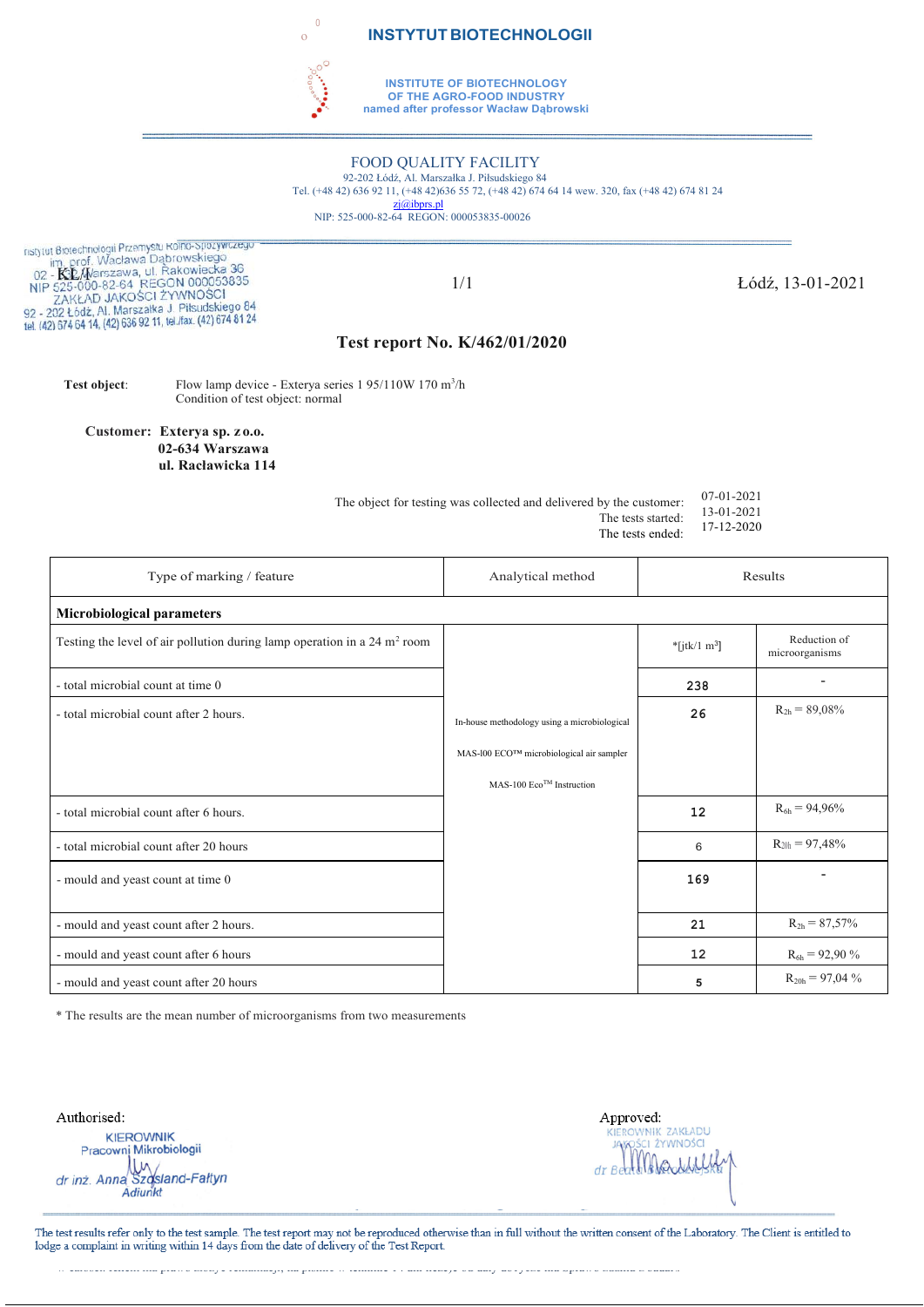

#### o **INSTYTUT BIOTECHNOLOG II**

**INSTITUTE OF BIOTECHNOLOGY** OF THE AGRO-FOOD INDUSTRY named after professor Wacław Dąbrowski

**FOOD OUALITY FACILITY** 92-202 Łódź, Al. Marszałka J. Piłsudskiego 84 Tel. (+48 42) 636 92 11, (+48 42) 636 55 72, (+48 42) 674 64 14 wew 320, fax (+48 42) 674 81 24 zj@ibprs.pl NIP: 525-000-82-64 REGON: 000053835-00026

nstytut Brotechnologii Przemysłu Kolno-Spozywszego<br>im. prof. Wacławia Dąbrowskiego<br>in. prof. Wacławia ul. Rakowiecka 36 02 - E32.Warszawa, ul. Rakowiecka 36<br>NIP 525-000-82-64 REGON 000653835<br>ZAKŁAD JAKOŚCI ZAWKOSON Of air disinfection efficiency using Exterya 1 95/110W 170m<sup>3</sup>/h flow lamp 92 - 202 ŁOGZ, AL. Marszawa 6. ruka (42) 674 81 24

# **Aim and scope of the test**

The aim of the study was to determine the effectiveness of air disinfection using a **flow lamp - Exterya series 1 95/110W 170 m3 /h** (Research Report K/462/01/2020) on the basis of testing the total number of microorganisms and the number of moulds and yeasts by aspiration method after 2, 6 and 20 hours of lamp operation in a room with an area of 24 m2 and a height of 2.90 m.

# **Method of testing**

The research was carried out according to MAS-100 ECO™ (Microbiological Air Sampler) own methodology and manual in a room of 24 m<sup>2</sup>. Before switching on the lamp, the total number of microorganisms and the number of moulds and yeasts in the air filling the room were tested. The degree of air contamination was measured at a distance of about 2 metres from the lamp after 2, 6 and 20 hours of operation. The tests were performed using the aspiration method with the MAS-100 ECO<sup>TM</sup> microbiological air sampler, drawing 1000 litres of air through a perforated plate. The air stream containing the particles was directed onto the surface of PCA or YGC agar in a standard Petri scale pan. After completion of the air sampling cycle, the dishes were incubated at 30°C for 72h or at 25 $\degree$ C for 5 days, and then the colonies grown were counted and the numbers of microorganisms in 1 m<sup>3</sup> of air were determined, taking into account corrections of the statistical Feller conversion table.

> **KIEROWNIK** Pracowni Mikrobiologii M dr inż. Anna Szosland-Faltyn **Adjunkt**

The test results refer only to the test sample. The test report may not be reproduced otherwise than in full without the written consent of the Laboratory. The Client is entitled to lodge a complaint in writing within 14 days from the date of delivery of the Test Report.

w calosci. Klient ma prawo zlozyc reklamacj1, na pismie w tenninie 14 dni licziic od daty dor<;czenia Sprawozdania z badan.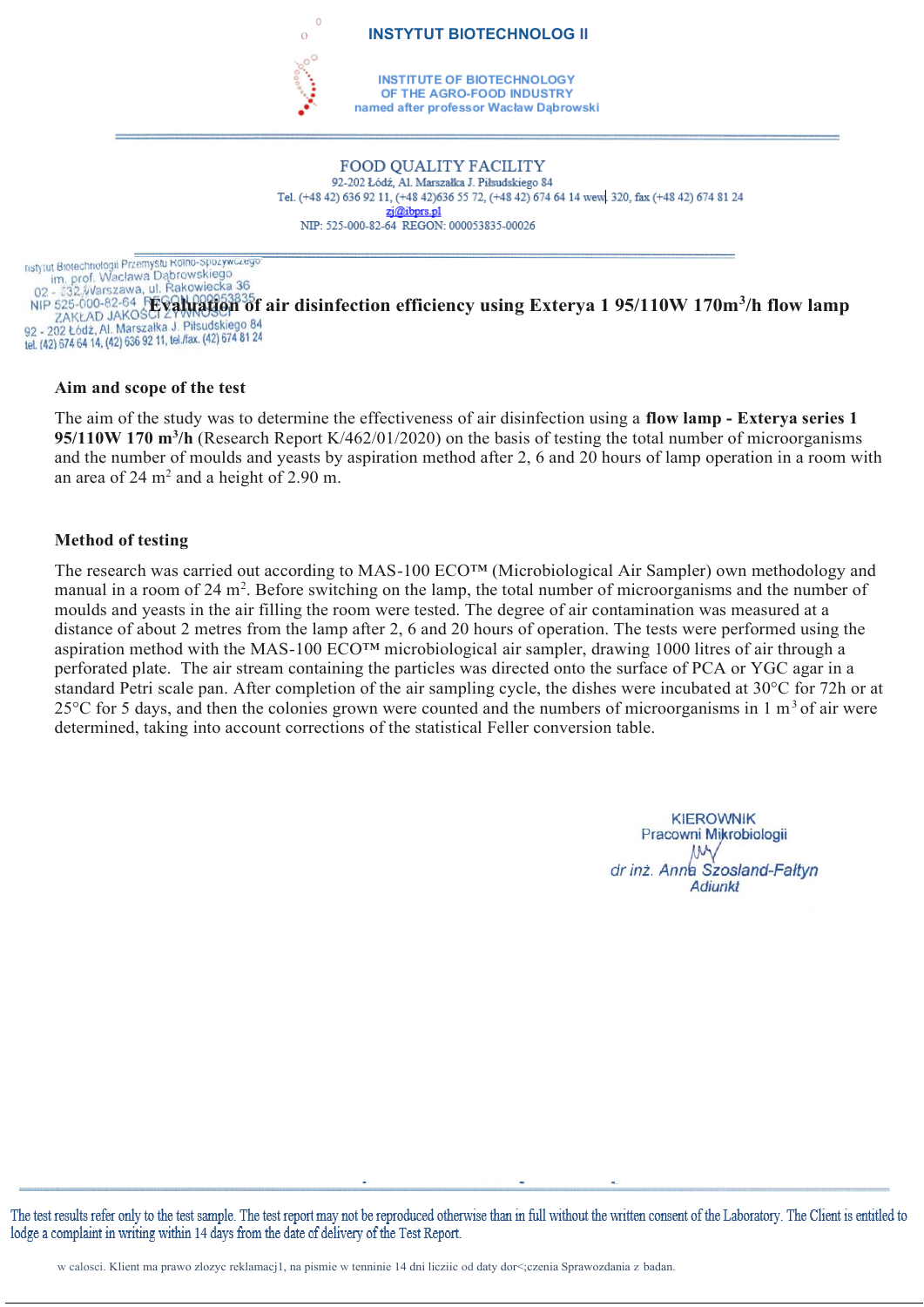



# FOOD QUALITY FACILITY

92-202 Łódź, Al. Marszałka J. Piłsudskiego 84 Tel. (+48 42) 636 92 11, (+48 42) 636 55 72, (+48 42) 674 64 14 wew. 320, fax (+48 42) 674 81 24  $zj@ibrrs.pl$ 

NIP: 525-000-82-64 REGON: 000053835-00026

nstylut Biotechnologii Przemystu Roma-spazywczego<br>102 - Kali Mac David Dabrowskiego<br>102 - Kal Marszawa, ul. Rakowiecka 36<br>102 - Kal Marszawa, ul. Rakowiecka 36<br>2010-202 - Andre Zal Marszałka J. Piłsudskiego 84<br>192 - 202 Łó

1/1 Łódź, 13-01-2021

# **Test report No. K/462/02/2020**

Test object: Flow lamp device - Exterya series 1 55/60W 170 m<sup>3</sup>/h Condition of test object: normal

0

# **Customer: Exterya sp. z o.o. 02-634 Warszawa ul. Racławicka 114**

| The object for testing was collected and delivered by the customer: $17-12-2020$ |                  |
|----------------------------------------------------------------------------------|------------------|
| The tests started: $29-12-2020$                                                  |                  |
| The tests ended:                                                                 | $04 - 01 - 2021$ |

| Type of marking / feature                                                              | Analytical method                                                                                                   | Results                     |                                |
|----------------------------------------------------------------------------------------|---------------------------------------------------------------------------------------------------------------------|-----------------------------|--------------------------------|
| <b>Microbiological parameters</b>                                                      |                                                                                                                     |                             |                                |
| Testing the level of air pollution during lamp operation<br>in a $24 \text{ m}^2$ room | In-house methodology<br>using<br>MAS-100 ECO™<br>microbiological<br>air sampler<br>$MAS-100$<br>$EcoTM$ Instruction | $*$ [jtk/1 m <sup>3</sup> ] | Reduction of<br>microorganisms |
| - total microbial count at time 0                                                      |                                                                                                                     | 187                         |                                |
| - total microbial count after 2 hours                                                  |                                                                                                                     | 21                          | $R_{2h} = 88,77\%$             |
| - total microbial count after 6 hours                                                  |                                                                                                                     | 15                          | $R_{6h}$ = 91,98 %             |
| - total microbial count after 20 hours                                                 |                                                                                                                     | 9                           | $R_{20h} = 95,19\%$            |
| - mould and yeast count at time 0                                                      |                                                                                                                     | 141                         |                                |
| - mould and yeast count after 2 hours                                                  |                                                                                                                     | 19                          | $R_{2h} = 86,52\%$             |
| - mould and yeast count after 6 hours                                                  |                                                                                                                     | 15                          | $R_{6h}$ = 89,36 %             |
| - mould and yeast count after 20 hours                                                 |                                                                                                                     | 7                           | $R_{20h}$ = 95,04 %            |

\* The results are the mean number of microorganisms from two measurements

Authorised:

**KIEROWNIK** Pracowni Mikrobiologii dr inż. Anna Szosland-Faltyn Adiunkt

Approved: **ROWNIK ZAKŁADU ŻYWNOŚCI** 

The test results refer only to the test sample. The test report may not be reproduced otherwise than in full without the written consent of the Laboratory. The Client is entitled to lodge a complaint in writing within 14 days from the date of delivery of the Test Report.<br>w yniki badania odnosz siy wyl cznie do probki zb adanej. Sprawozdanie z badan bez pisemnej zgody Laborato1i um nie moze bye powiela

w calosci . Klient ma prawo zlozyc reklamacj c; na pismie w tenninie J 4 dni Iiczl)c od daty doryczenia Sprawozdania z badan.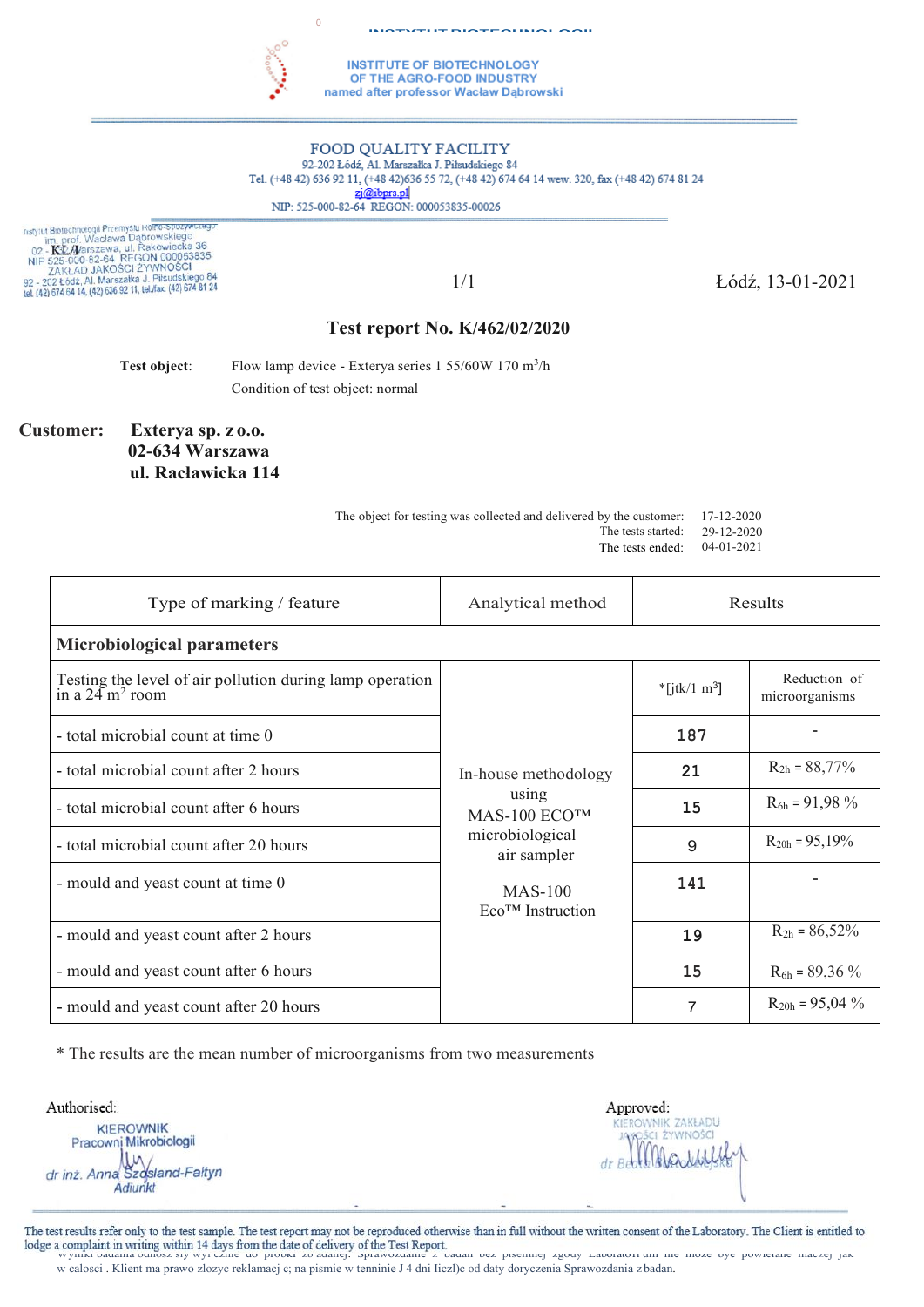

# **FOOD OUALITY FACILITY**

92-202 Łódź, Al. Marszałka J. Piłsudskiego 84 Tel. (+48 42) 636 92 11, (+48 42) 636 55 72, (+48 42) 674 64 14 wew 320, fax (+48 42) 674 81 24 zi@ibprs.pl NIP: 525-000-82-64 REGON: 000053835-00026

# nstytut Brotechnologii Prz

**Evaluation of a** Evaluation of a Septemskiego<br>
The prof. Warszawa, ul. Rakowiecka 36<br>
NIP 525-000-82-64 REGON 000053835<br>
PRIP 525-000-82-64 REGON 000053835<br>
22-2021 total All Marszakka J. Pilsudskiego of **a**ir disinfectio

#### **Aim and scope of the test**

The aim of the study was to determine the effectiveness of air disinfection by means of **a flow lamp - Exterya series 1**  55/60W 170 m<sup>3</sup>/h (Research report K./462/02/2020) on the basis of testing the total number of microorganisms as well as the number of moulds and yeasts by aspiration method after 2, 6 and 20 hours of lamp operation in a room with an area of  $24 \text{ m}^2$  and a height of 2.90 m.

# **Method of testing**

The research was carried out according to MAS-100 ECO™ (Microbiological Air Sampler) own methodology and manual in a room of 24 m<sup>2</sup>. Before switching on the lamp, the total number of microorganisms and the number of moulds and yeasts in the air filling the room were tested. The degree of air contamination was measured at a distance of about 2 metres from the lamp after 2, 6 and 20 hours of operation. The tests were performed using the aspiration method with the MAS-100 ECO™ microbiological air sampler, drawing 1000 litres of air through a perforated plate. The air stream containing the particles was directed onto the surface of PCA or YGC agar in a standard Petri scale pan. After completion of the air sampling cycle, the dishes were incubated at 30°C for 72h or at 25°C for 5 days, and then the colonies grown were counted and the numbers of microorganisms in  $1 \text{ m}^3$  of air were determined, taking into account corrections of the statistical Feller conversion table.

> **KIFROWNIK** Pracowni Mikrobiologii M dr inż. Anna Szosland-Faltyn **Adjunkt**

The test results refer only to the test sample. The test report may not be reproduced otherwise than in full without the written consent of the Laboratory. The Client is entitled to lodge a complaint in writing within 14 days from the date of delivery of the Test Report.<br>Wyniki badania odnosz11 sit; wylqcmie do pr6bki zbadanej. Sprawozdanie z badan bez pisemnej zgody Laboratorium nie mote bye powielan

w calosci. Klient ma prawo zlozyc reklamacjy na pismie w terminie 14 dni licz <)c od daty doryczenia Sprawozdania z bada11.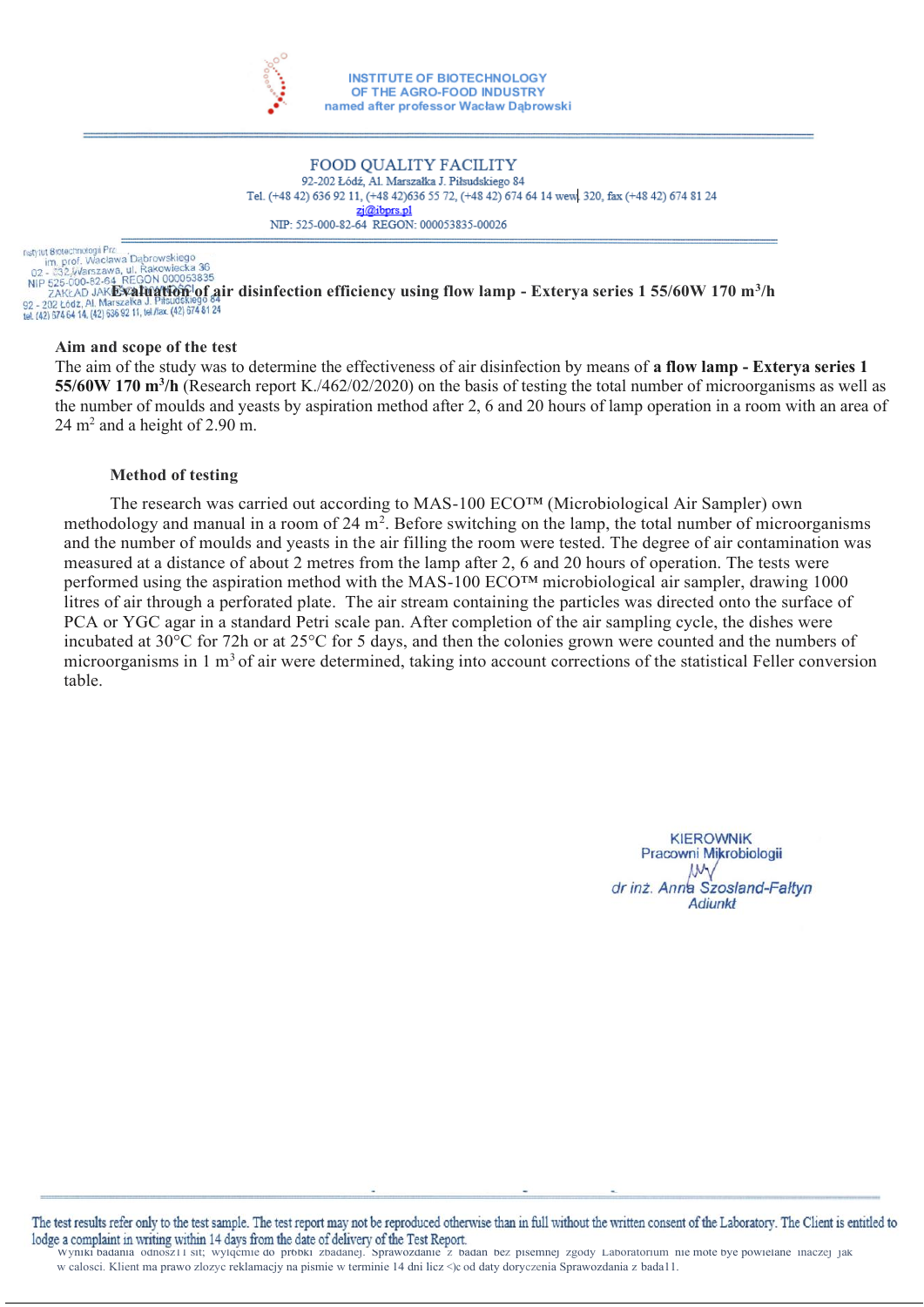

FOOD QUALITY FACILITY 92-202 Łódź, Al. Marszałka J. Piłsudskiego 84 Tel. (+48 42) 636 92 11, (+48 42) 636 55 72, (+48 42) 674 64 14 wew. 320, fax (+48 42) 674 81 24 zj@ibprs.pl NIP: 525-000-82-64 REGON: 000053835-00026

nstytut Biotechnologii Przemystu <del>Kollno-Spozywczego</del><br>102 - Kanady Wardszawa, ul. Rakowiecka 36<br>102 - Kanady Warszawa, ul. Rakowiecka 36<br>102 - Kanady Jakob Schilder, 2000<br>102 - 202 Łódź, Al. Marszałka J. Piłsudskiego 84<br>1e

1/1 Łódź, 13-01-2021

# **Test report No. K/462/03/2020**

**Test object**: **Flow lamp device - Exterya series 4 55/60W 120 m3 /h** Condition of test object: normal

**Customer: Exterya sp. z o.o. 02-634 Warszawa ul. Racławicka 114**

| The object for testing was collected and delivered by the customer: $17-12-2020$ |                  |
|----------------------------------------------------------------------------------|------------------|
| The tests started:                                                               | 29-12-2020       |
| The tests ended:                                                                 | $04 - 01 - 2021$ |

| Type of marking / feature                                                     | Analytical method                                                                                                    |                          | Results                        |
|-------------------------------------------------------------------------------|----------------------------------------------------------------------------------------------------------------------|--------------------------|--------------------------------|
| Parametry mikrobiologiczne                                                    |                                                                                                                      |                          |                                |
| Testing the level of air pollution during lamp operation in<br>$a 24 m2$ room | Own methodology<br>using<br>MAS-100ECO™<br>microbiological air<br>sampler<br>$MAS-100$ Eco <sup>TM</sup> Instruction | *[jtk/1 m <sup>3</sup> ] | Reduction of<br>microorganisms |
| - total microbial count at time 0                                             |                                                                                                                      | 98                       |                                |
| - total microbial count after 2 hours                                         |                                                                                                                      | 13                       | $R_{2h} = 86,73\%$             |
| - total microbial count after 6 hours                                         |                                                                                                                      | 10                       | $R_{6h} = 89,80\%$             |
| - total microbial count after 20 hours                                        |                                                                                                                      | 5                        | $R_{20h} = 94,90\%$            |
| - mould and yeast count at time 0                                             |                                                                                                                      | 177                      |                                |
| - mold and yeast count after 2 hours                                          |                                                                                                                      | 29                       | $R_{2h} = 83,62\%$             |
| - mold and yeast count after 6 hours                                          |                                                                                                                      | <b>20</b>                | $R_{6h} = 88,70\%$             |
| - mold and yeast count after 20 hours                                         |                                                                                                                      | 9                        | $R_{20h} = 94,92\%$            |

\* The results are the mean number of microorganisms from two measurements

Authorised:

**KIEROWNIK** Pracownį Mikrobiologii  $\mathsf{I}$ dr inz. Anna Szosland-Faltyn Adiunkt

Approved: KIEROWNIK ZAKŁADU **ŻYWNOŚCI** 

The test results refer only to the test sample. The test report may not be reproduced otherwise than in full without the written consent of the Laboratory. The Client is entitled to lodge a complaint in writing within 14 days from the date of delivery of the Test Report.<br>Wyniki badania odnoszli sit, wyliteznie do probki zbadaniej. Sprawozdanie z badan bez pisemnej zgody Laboratorium nie mote bye powie

w ca los ci. Klient ma prawo zloi:yc reklamacjt; na pismie w tenninie 14 dni licziic od daty dort;czenia Sprawozdania zbadan.